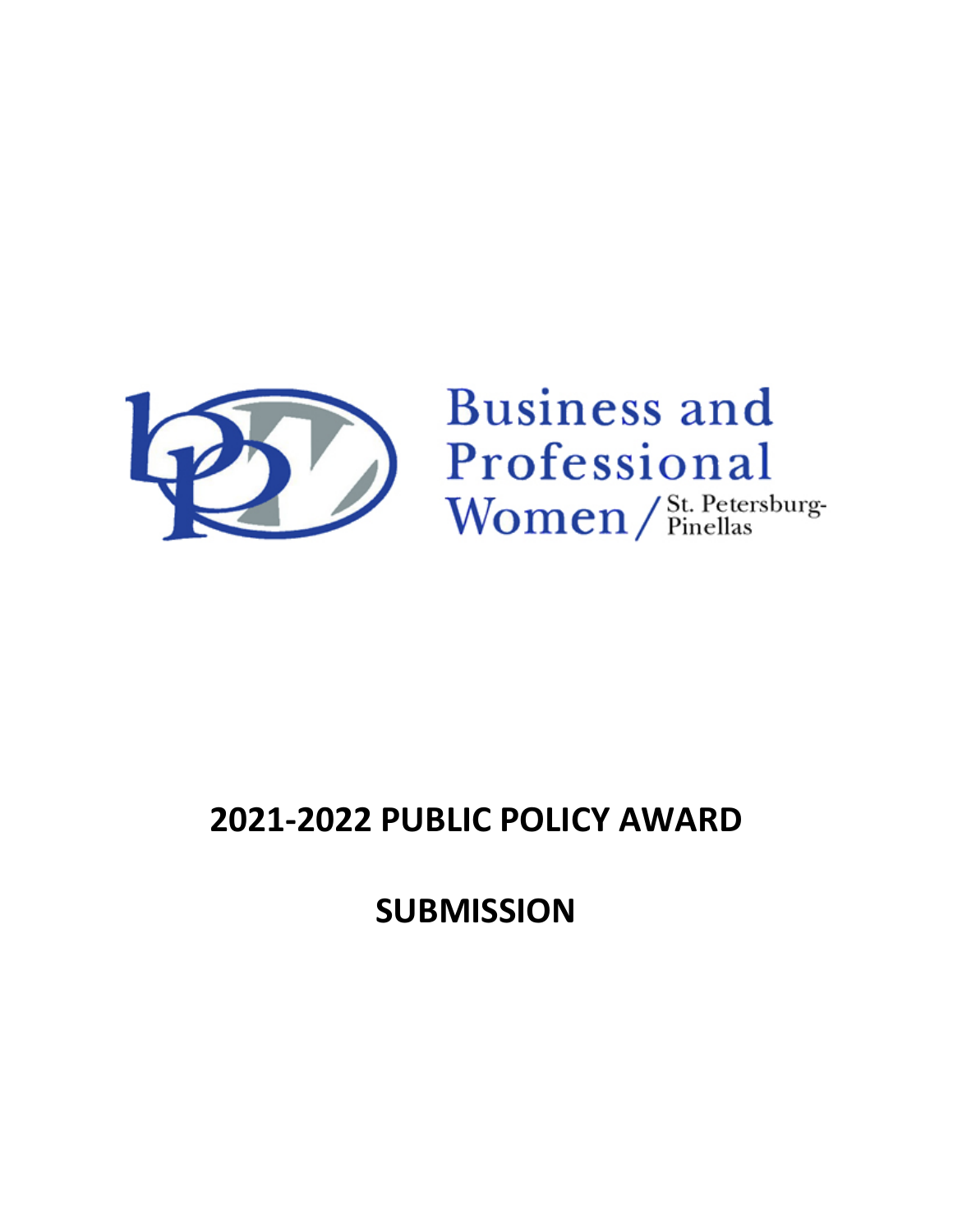## **BPW/FL Public Policy Award Submission 2021-2022**

The programming goal of BPW/St. Petersburg-Pinellas is to maintain a balance of speakers whose topics or life stories are geared towards working women and align with BPW's mission and BWP/FL's public policy platform.

When scheduling presenters, the First Vice President/Program Chair and the Program Committee consider national monthly observances and commemorations, issues facing working women at the local and national levels, current affairs and matters that concern members as community citizens. Overall, we aim for our speakers and topics to underscore BPW's public policy platform or one or more of BPW's key pillars: personal, professional and political.

In 2021-2022, BPW/St. Petersburg-Pinellas "consistently advocated, educated and informed its members on the focus issues of equality for all (emphasis on ERA); economic equity, workplace safety, healthcare, and the environment" in the following ways:

- Nine (9) keynote presentations delivered by guest speakers at the luncheon meetings on topics specific to our Public Policy Platform (held on the first Thursday of each month);
- "Legislative moments" delivered by the Legislative Committee every other month, on even months, at the luncheon meetings;
- The annual Equality Day Tea held in August 2021;
- Participated in the Women's March in October 2021;
- The Working Women's Forum "The Great Reset" held in October 2021;
- Created and posted support and opposition letters to proposed legislation;
- The 19th annual "Unhappy Hour" observing Equal Pay Day held in March 2022;
- Members sharing important political events via our Facebook Page;
- Meeting with locally elected officials; and
- Related news posts to the LO's Facebook page: [www.facebook.com/BPWSPP.](http://www.facebook.com/BPWSPP)

## **MONTHLY LUNCHEON MEETINGS**



## **July 15: Conserving Florida's Fisheries and Supporting Women in Science (Platform Item #5 – Environment)**

Kerry Flaherty Walia, a Florida native and a marine fisheries research scientist with the Florida Fish and Wildlife Conservation Commission. Kerry has over 17 years of experience studying fish communities associated with estuarine and coastal habitats. Her research has covered many topics of interest to fisheries managers, including describing habitat use and pathways of connectivity between juvenile and adult life stages of popular sportfish, documenting changes in fish communities associated with red tide events, freshwater inflow,

and seagrass habitat, and determining catch-and-release mortality rates for Gray Snapper, Red Drum, and, most recently, Hogfish. She has been very active in the American Fisheries Society, including planning their international annual meeting in Tampa in 2017 and serving as Florida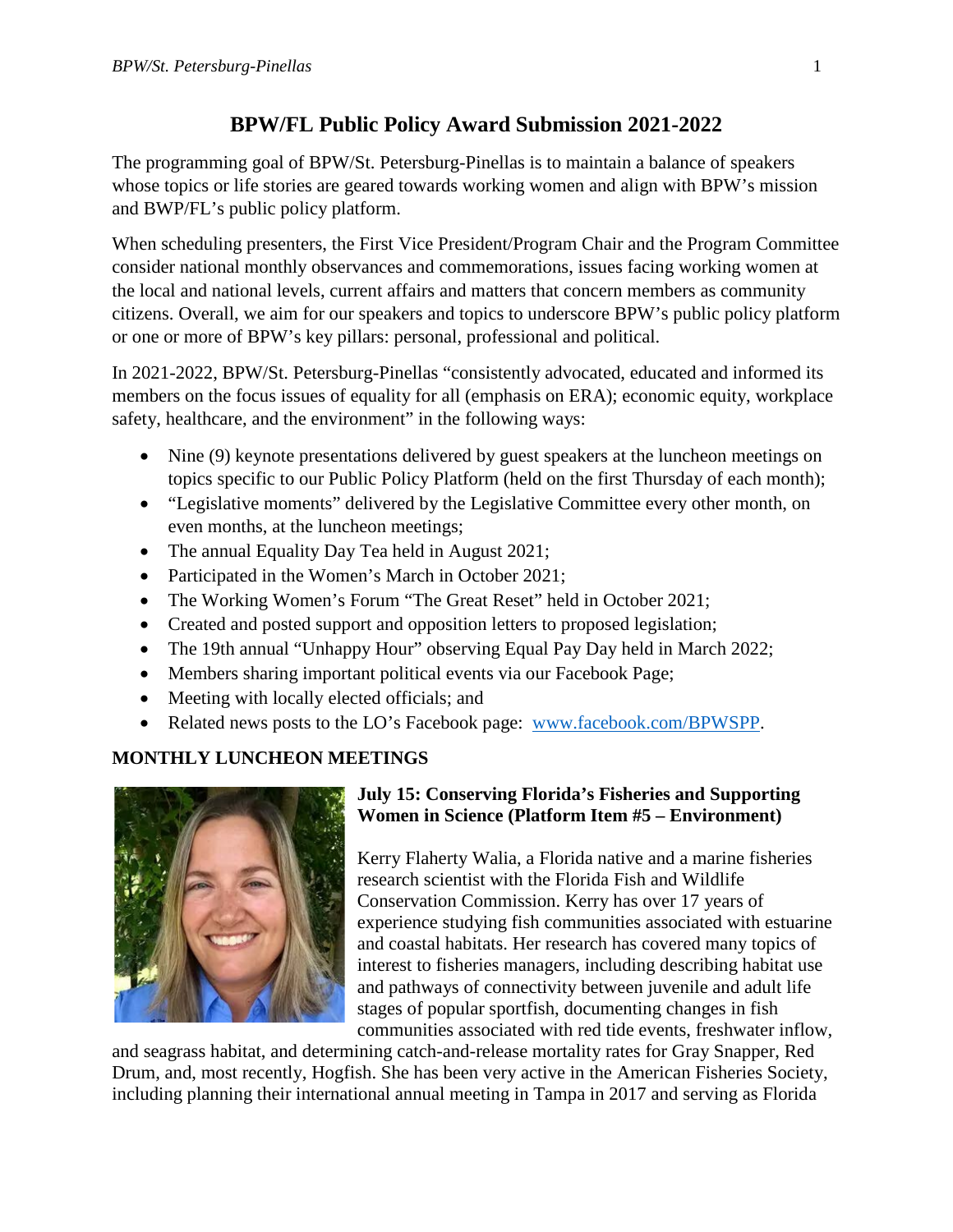chapter president. In addition, she also serves as vice-president for the recently formed non-profit group, Women of Fisheries, Inc., which supports women in fisheries science.



## **August 5: Voting Rights and Elections Update (Platform Item# 1 – Equality for All)**

On August 5, BPW/SPP was delighted to welcome back Julie Marcus to our luncheon meeting to discuss recent changes made by the Florida Legislature that may impact our upcoming local elections this fall. We had a Special Election Primary coming up on August 24 and then Municipal General Elections on October 4 so this was perfect timing to learn the facts about when and how one can vote and what to expect when one is ready to do so. In

previous visits, she has provided informative, practical guidance for voters, answered loads of questions and given terrific insight into the operations of the office of the Supervisor of Elections so we expect to continue that tradition. As a non-partisan organization BPW is committed to informing our members and guests about how the process works without advocating a position or candidate. We welcome guests with varying perspectives to participate.



## **September 2: A Discussion on the Use of Equity Driven Health and Wellness Practices (Platform Item #4 – Healthcare)**

Our September 2nd meeting featured a discussion led by Dr. LaDonna Butler of The Well for Life to help our members and guests to achieve more successful health outcomes through policy and practice. Dr. LaDonna Butler is Called, Centered, and Committed to Collective Healing, Wellness and Justice. She is a leading voice in Public Health and Safety. She is the Associate Program Director at the University of South Florida's Family

Study Center and an adjunct faculty member in Psychology on the St. Petersburg campus. From 2018-2020 she served as the Family Study Center's Learning and Development Facilitator for the Foundation for a Healthy St Petersburg sponsored-project "Trauma-Informed Infant-Family Mental Health", and now serves as PI for an expansion of that initiative, Reckoning with Race and COVID-19 in Infant-Family Mental Health. Dr. Butler is also a Study Team member for the NIH-funded "Figuring It Out for the Child" program.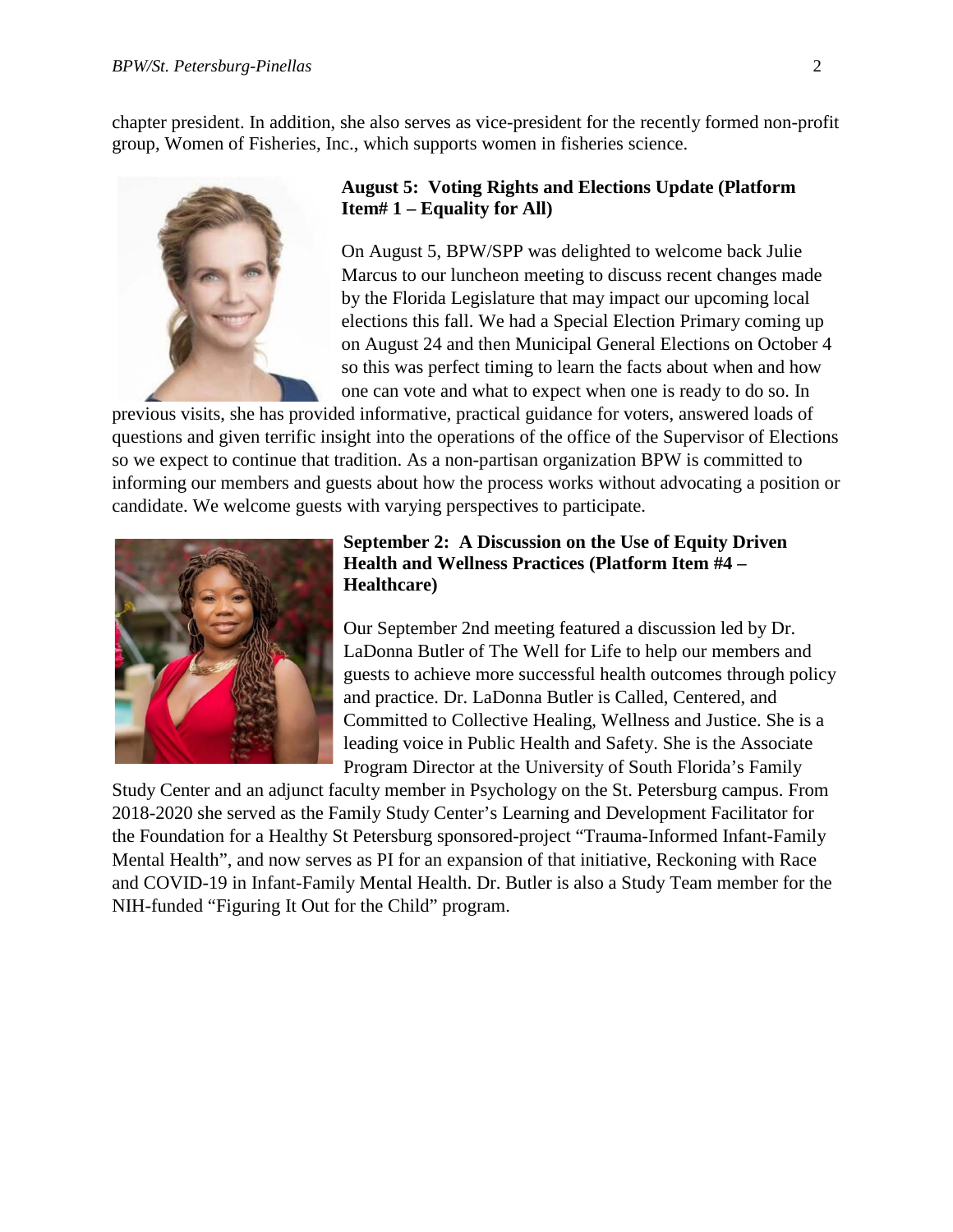

**October 7: Advances in the Prevention of Domestic Violence and New Priorities Brought Forth by the COVID-19 Pandemic (Platform Item #s 3 and 4 – Safe Workplace and Health Care)**

Taylor Withers, the Senior Director of Advancement at CASA (Community Action Stops Abuse), Pinellas County's certified Domestic Violence Agency updated us on new techniques and tools that are being employed by CASA, domestic violence advocates and local authorities to prevent domestic violence and confront issues that have surfaced or become exacerbated by the

Covid-19 pandemic.

Pinch Hitting for the under-the-weather Taylor was Megan Koontz, a domestic violence prevention and communications specialist at CASA. She has worked with a variety of populations during her time in the domestic violence field, specifically with Marshallese immigrants in Northwest Arkansas, disabled advocacy groups, and LGBTQIA+ populations. She has spoken at various regional conferences about the intersection of religion and DV, and she had an upcoming presentation with the White House Gender and Policy Council about online dating violence.



#### **November 4: St. Petersburg New CALL Program Supporting SPPD with Mental Health Professions (Platform Item #4 Health Care)**

Megan McGee discussed the Community Assistance and Life Liaison (CALL) Program, a new approach to some 911 calls with a focus on community mental health services. Megan McGee is the St. Petersburg Police Department's (SPPD) Special Projects Manager. Part of her role is the daily administration of the new CALL program with SPPD's partner, Gulf Coast JFCS. The CALL program sends mental health professionals to assist with nonviolent and non-criminal calls for emergency services. CALL's first responders are called Navigators; they

de-escalate, assess, and link to services. Additionally, Navigators provide follow-up contact to ensure the individual is receiving services and no longer in crisis.

Megan is also responsible for over \$4M in grant revenue last year for the Department, with a special emphasis on programing for Victim Services, Human Trafficking, COVID response and Community Policing Initiatives.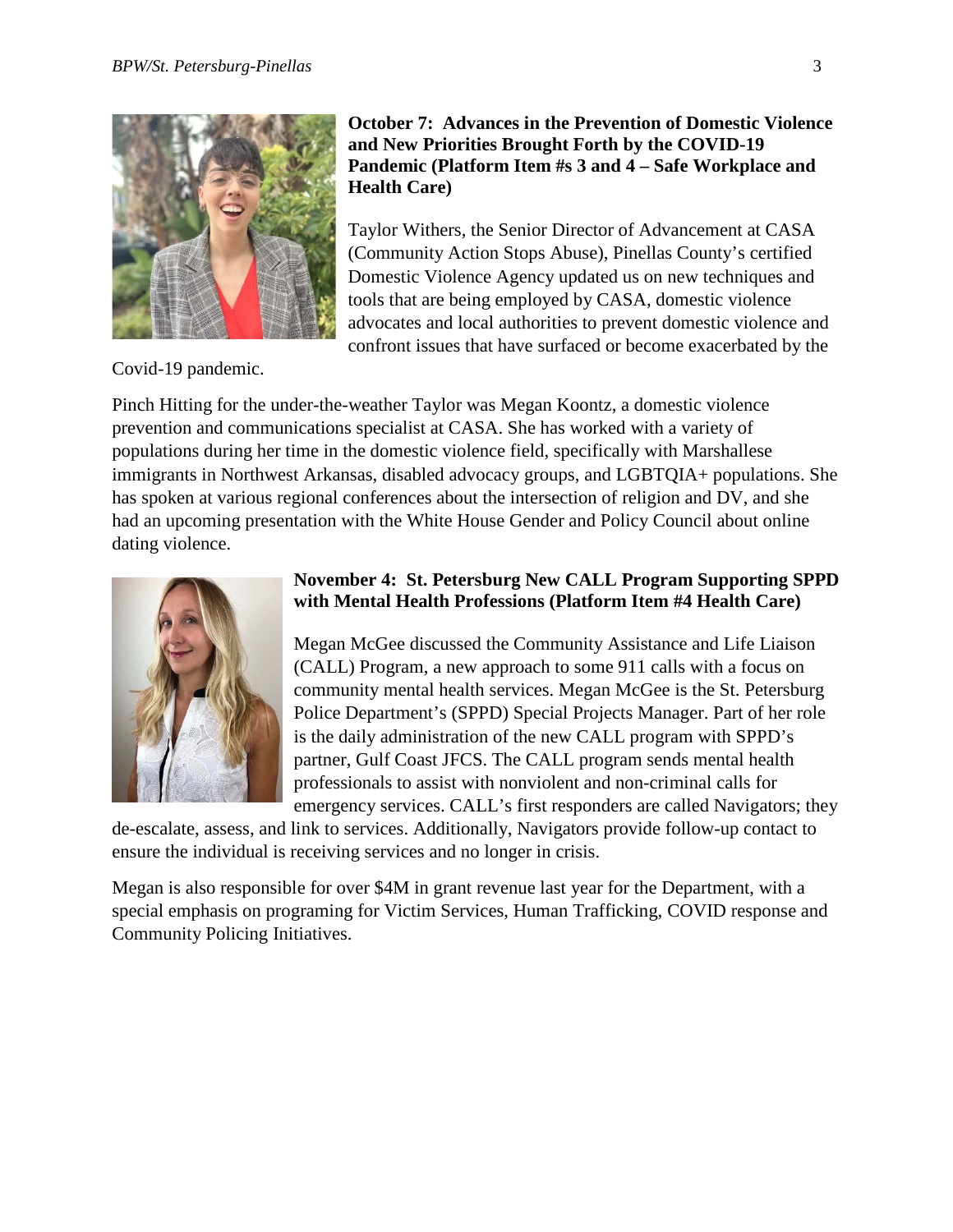

## **December 2: Economic Forecast for 2022 – Preparing for the Challenges Facing Working Women (Platform Item #2 – Economic Equity, Opportunity and Self-Sufficiency)**

Dr. Linda Lucas led a discussion on a variety of topics affecting working women in our shifting economy. Women's participation in the workforce has dropped as many women have left the market, others are prioritizing mental health, some have renegotiated contracts with partners about who will be the earner in the family, some want higher pay or safer working

environments-hours and benefits are totally negotiable now and access to childcare is a huge determinant of a mother's ability to work. On top of all that there are industry disruptions where women have traditionally dominated, e.g., medical institutions, education, service and this affects retirement and women's ability to support themselves into old age. We are at the highest level of single households ever recorded.



## **January 6: Impact of Municipal Elections (Legislative)**

On Thursday, January 6, 2022 we welcomed Kelly Hayes, *Florida Politics*, as our guest speaker. Kelly studied journalism and political science at the University of Florida and was raised in Tampa Bay. She enjoys government and legal reporting and has experience covering the Florida Legislature as well as local government. As a political journalist, Kelly brings a unique perspective to the questions "Will there be any effect to having elected our first African American Mayor?" and "What will be the effect of the city amendments that passed, to the voters of St. Petersburg?"



## **March 3: Deputy Mayor Stephanie Owens (Legislative)**

Owens formerly served as the principal of Dolphin Strategies LLC, in St. Petersburg, FL. The firm creates public education and participation strategies that deliver impactful citizen engagement and foster healthy communities. Stephanie also creates voter education and issue advocacy campaigns for companies that promote employee civic and volunteer engagement. She has designed strategies for the American Cancer Society, National Football League, NASCAR, and the African National Congress. Stephanie is a veteran of eight presidential campaigns. She was the 2008 Florida Political Director for Obama and a Florida Voter

Protection Advisor for Clinton in 2016. Stephanie began her career as a computer scientist and systems engineer with IBM and Xerox.

Ms. Owens is nationally known for building critical cross-sector alliances and coalitions to influence government and corporate policies to enrich communities. She is skilled in intersectional diversity and inclusion and advises entities on culturally competent strategies to create authentic inclusion programs that improve organizational outcomes. In addition to serving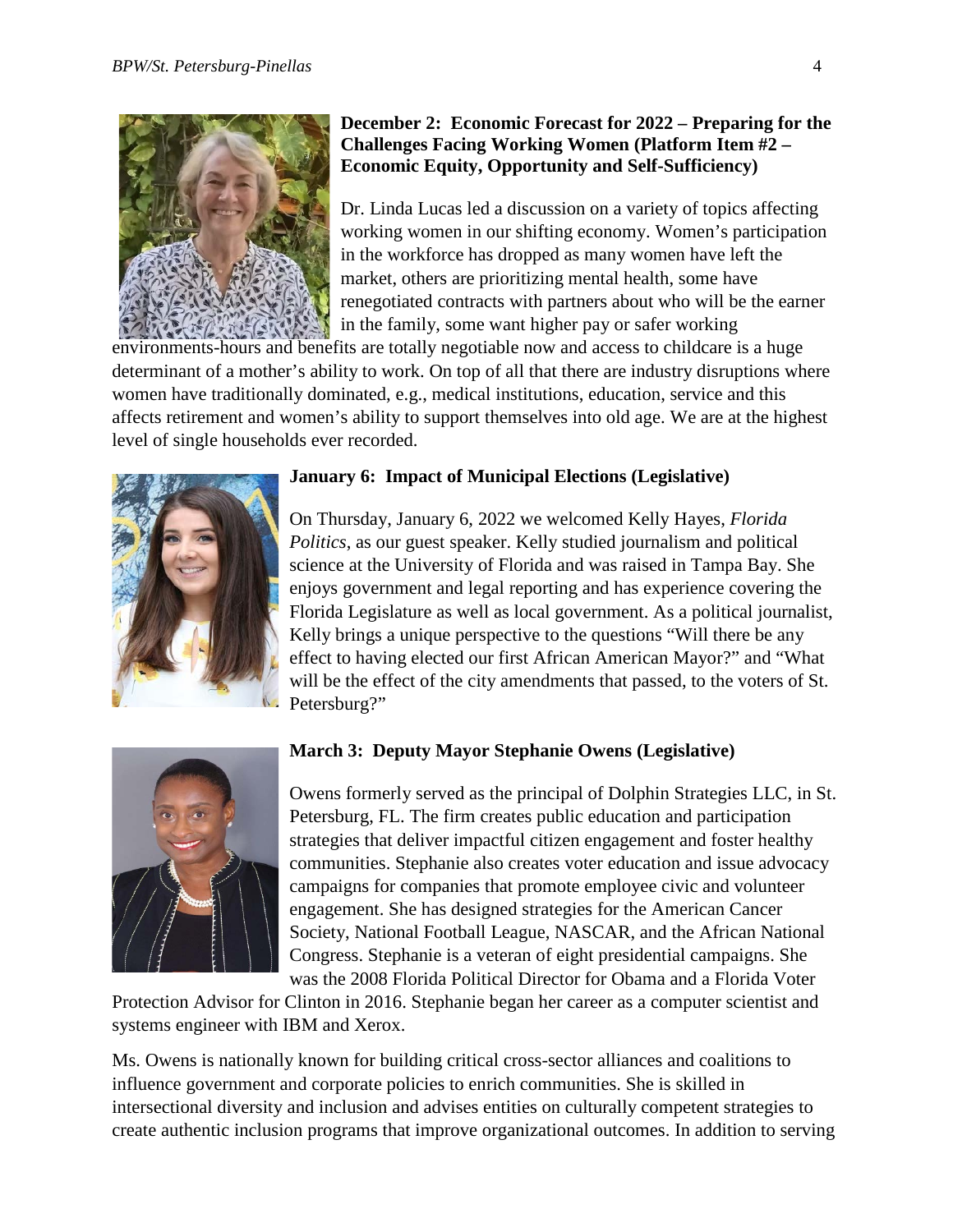on many boards, Stephanie provides volunteer advocacy training for constituencies and grassroots organizations in disenfranchised communities.



## **April 7: Sex Trafficking (Platform Items #s 3 and 4 – Safe Workplace and Health Care)**

Tiffany Faykus of Selah Freedom, a nonprofit that works with local sex trafficking survivors to help them start new lives through Prevention, Outreach, Awareness, and a nationally renowned Residential program spoke about the issue of sex trafficking, particularly in Florida.

Tiffany began her career in Moscow Russia in 1994 working with the first Toys for Tots outside of the USA. Over twenty-five years and many miles later, she remains a passionate advocate for social change.

With a career spanning investment banking, software, advertising, visual and performing arts, social services and community outreach, Tiffany is a strategic change agent bringing a wealth of experience across a broad variety of disciplines.

Before transitioning to the nonprofit arena, Tiffany had a noteworthy career in the corporate world including time as the Head of Corporate Communications for the most influential investment bank in Russia during Privatization, Renaissance Capital Group in Moscow, Russia; and as Director of Marketing Operations for Scala Business Solutions in Budapest Hungary, responsible for overseeing the software companies marketing operations in over 30 countries.

## **LEGISLATIVE MOMENTS**

In 2021-2022 BPW/St. Petersburg-Pinellas focused primarily on personal accountability and participation.

Legislative Moment topics included:

## **Legislative Moment – June 2021**

Good afternoon. It is such a pleasure to be back giving our Legislative moment that I thought I would update you all on a few things that will be going on and have just passed during our recent legislative session.

Florida's Legislative Session ended on Friday, April 30, and had a special session that began on May 17 where it appears they only worked on the new 30-year gambling compact with the Seminole Indian Tribe. Interestingly, Florida voters in 2018 said they wanted the public to have the final say on gambling in the State of Florida. They did not want politicians or lobbyists in charge. It is also anticipated to establish a state gaming commission. The special session is all about gambling. The only good news about the special session was that Floridians were allowed back into the capitol whose doors have been closed to the public since March 2020.

Here are some of the other things that occurred during this session: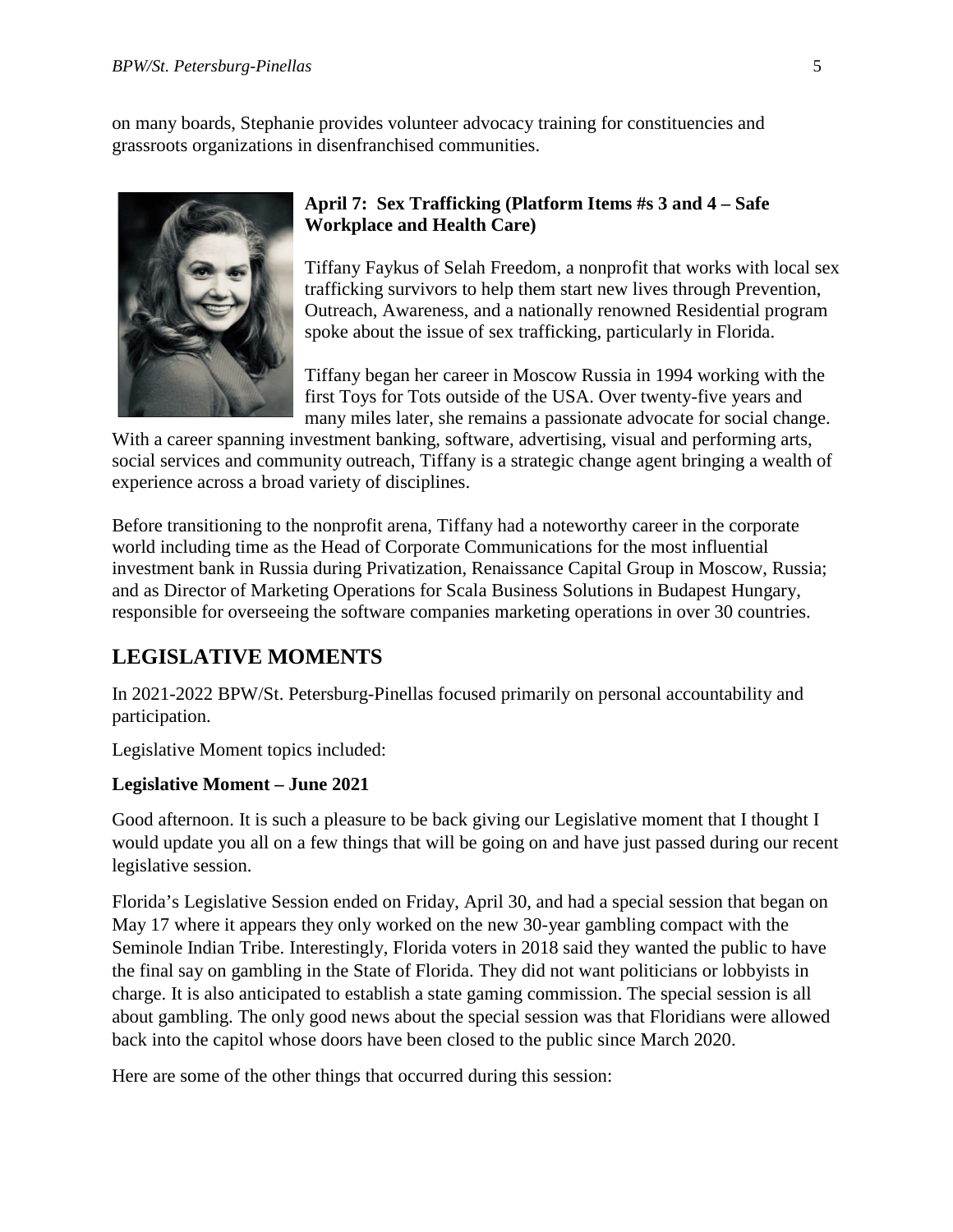- Florida lawmakers approved a \$101.5 billion state budget by far the largest in Florida history.
- Governor DeSantis got aggressive anti-bills passed. Some critics even argue they violate free speech and target minorities and come with much stiffer penalties.
- Lawmakers quickly approved and sent to Gov. Ron DeSantis HB 1, the "Combating" Violence, Disorder, and Looting and Law Enforcement Protection Act."
- Travelers in Florida will not be made to prove that they have received the COVID-19 vaccine in Florida.
- The ban on transgender athletes competing in girls' and women's sports also passed, at the last minute.
- There was also a bill that targets the 5 major tech companies, Google, Apple, Twitter, Facebook, and Amazon, and can fine them up to \$250 per day if they remove statewide political candidates from their platforms for more than 14 days. Of course, this may not withstand a court challenge, but that doesn't seem to matter in politics anymore.
- A statewide group of divorced women once again defeated what has become a perennial proposal to end permanent alimony and mandate an equal time-sharing provision for children caught in divorce.
- Labor unions representing teachers, law enforcement and state employees were successful in efforts to block proposals to decertify unions and end the traditional pension option for government employees.
- Lawmakers also raised the [minimum pay for state workers](https://www.palmbeachpost.com/story/news/politics/2021/03/04/florida-senate-president-looks-40-million-boost-pay-lowest-paid-state-workers/6918644002/) to \$13 an hour, boosting pay for about 2,000 workers above the federal poverty level for a family of four, provided one-time bonuses for first responders, and additional money to raise teacher salaries.
- The environmental lobby cheered when lawmakers agreed to spend more than \$500 million for a resiliency initiative to combat rising sea levels and [combat climate change,](https://www.palmbeachpost.com/story/news/2020/02/04/humans-need-to-reduce-carbon-emissions-florida-chief-science-officer-thomas-frazer-says/4659749002/) \$300 million for a wildlife corridor, and \$100 million for the Florida Forever land buying program.
- Early learning, early grade success and Student Literacy bills all passed.

Unfortunately, at least for me, the elections law passed, revising requirements for registration and early voting. The list of new regulations includes limits on where and when drop boxes are available, requires them to be manned by an elections staffer and subjects elections supervisors to \$25,000 fines if they fail to comply with the new rules.

Provisions removing Florida's no fault insurance law as well as requiring some liability coverage passed. After years of debating the issue, lawmakers approved ending Florida's no-fault auto insurance system. Under the bill, motorists would no longer be required to carry personal-injury protection, or PIP, coverage. They would have to carry bodily-injury coverage. Also, lawmakers approved changes in the property-insurance system, including allowing larger annual rate increases for customers of the state-backed Citizens Property Insurance Corp.

In February the U.S. Census Bureau announced it would deliver redistricting data to the states by September 30, 2021 requiring most states to postpone their redistricting efforts. Florida is anticipated to get 1 additional Congressional seat.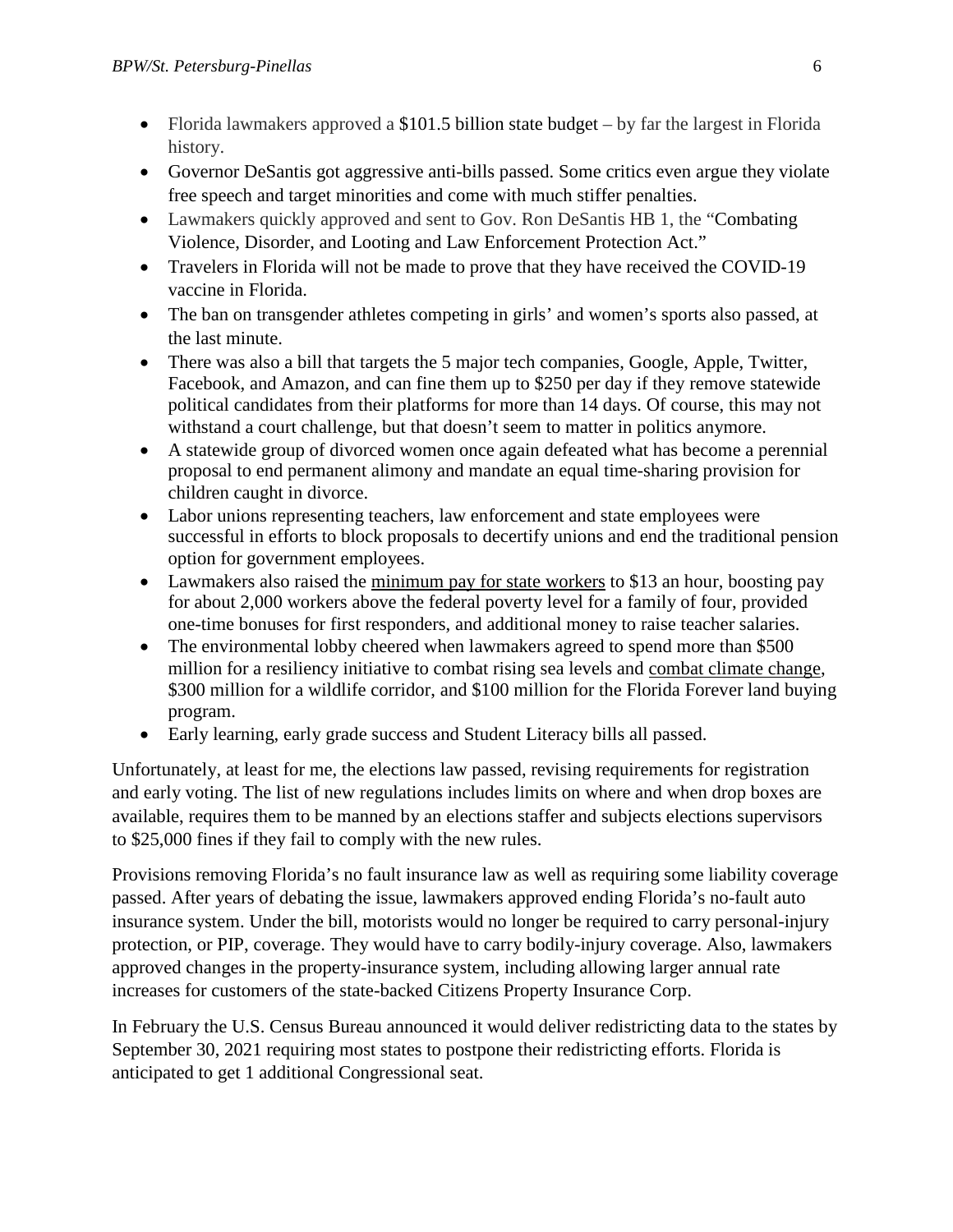## **Legislative Moment – August 2021**

I thought based on who our speaker is today and the upcoming elections it might be time to talk a bit about voting rights in the United States.

Voting rights in the U.S. have seen massive change since the founding of our country when voting was limited to white male property owners. Our original Constitution left voting rights to the states for a range of reasons. In 1787, the United States was in a unique position, because when you looked at the rest of the world, you saw monarchies and principalities. Kings weren't voted in or out of office.

In the 1820s, property qualifications for voting began to be eliminated, and amendments, including the 15th and 19th, granted the right to vote to Black men and to women, although they didn't guarantee that right to all Americans. During the Jim Crow era, for example, intimidation, violence, literacy tests, poll taxes, grandfather clauses and other tools were used to prevent voting for minority populations in the South.

The Voting Rights Act of 1965 pushed back those restrictions. It put federal muscle behind voting rights. If a state wasn't going to protect voting rights, the Department of Justice was going to take action and the Supreme Court was there to support them.

In 2013 the Supreme Court found section 4 of the Voting Rights Act unconstitutional, and states that had previously had to clear election changes through the federal government were free to make changes on their own. That led to new waves of state laws enacting voter ID requirements, closed polling stations, restrictions on vote by mail and limited voting hours.

We seem to have two tendencies in America regarding voting rights. One has been the gradual expansion toward universal franchise over time, but at the same time there has been a counter push to disenfranchise.

Here are some of the important dates in American history regarding voting rights:

- August 2, 1776: Declaration of Independence Frames Voters' Rights
- June 21, 1788: Voting Left to States
- July 9, 1868: Citizenship Granted to All US-Born and Naturalized People
- February 3, 1870: Black Men Granted the Right to Vote
- August 18, 1920: Women Get the Right to Vote
- June 2, 1924: Native Americans Granted Right to Vote
- March 29, 1961: Washington, D.C. Residents Can Vote in Presidential Elections
- January 23, 1964: Poll Taxes Banned
- August 6, 1965: President Johnson signs Voting Rights Act into law banning literacy tests and enforcing the 15<sup>th</sup> Amendment
- July 1, 1971: 18 and Up Can Vote
- August 6, 1975: President Ford signs the Rights for Non-English-Speaking Votes which required districts with significant numbers of non-English speaking voters to provide assistance in registering and voting
- June 29, 1982: the Voting Rights Act Extended by President Regan for 25 more years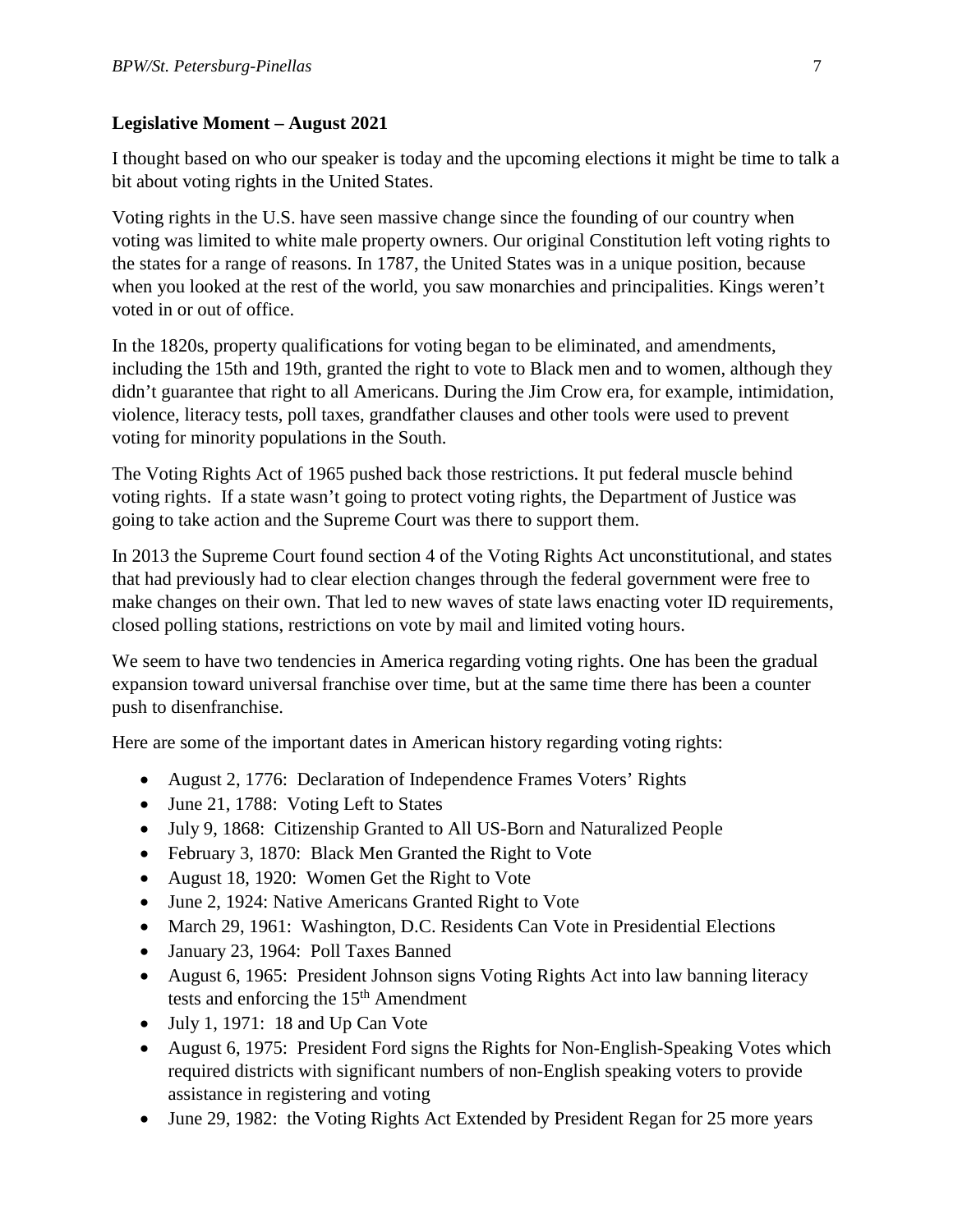- September 28, 1984: Voting is Made Accessible for all, including the disabled
- May 20, 1993: Voter Registration Through DMVs begins
- October 29, 2002: the Help America Vote Act was signed into law by President George W. Bush mandating that the U.S. Election Assistance Commission improve and certify voting equipment and maintain a national voter registration form.

And I will end with this: On June 25, 2013: the Supreme Court walked back the Voting Rights Act by ruling that Section 4(b) of the Voting Rights Act is unconstitutional, holding that the constraints placed on certain states and federal review of states' voting procedures, known as preclearance, are outdated. This was seen as a blow to civil rights, since the ruling, which affected nine states and several counties and townships, a federal commission found at least 23 states had enacted "newly restrictive statewide voter laws." These include polling place closures, voter ID laws, limiting early voting and more.

I'm anxious today to hear what Julie has to say about the current status of voting rights.

## **Legislative Moment – October 2021**

With the change in the legislative schedule, it is time for us to start watching the bills that are being filed in both the Senate and the House.

As of October 6 there have been 148 bills filed in the Senate and 334 in the House.

A few that have been filed that your legislative committee will be watching are:

SB 242 and HB 57 Racial and Sexual Discrimination: While there are some subtle differences in these bills for the most part they require agency heads to take certain measures to prevent the use of training for agency employees which espouses certain concepts; authorizing municipalities to provide certain training, workshops, or programming; prohibiting municipalities from providing mandatory employee training that espouses certain concepts; requiring contracts with an agency which are entered into or renewed on or after a specified date to include the option to terminate if the contractor provides workforce training that espouses certain concepts; requiring public K-20 educational institutions to ensure certain diversity and inclusion efforts and to prohibit certain discrimination, etc.

For now there has not been a comparative bill filed in the Senate to HB 167 which while being titled **Abortion:** Requires physician to conduct test for, & inform woman seeking abortion of, presence of detectable fetal heartbeat; prohibits physician from performing or inducing abortion if fetal heartbeat is detected or if physician fails to conduct test to detect fetal heartbeat; provides exceptions; authorizes private civil cause of action for certain violations; provides for civil remedies & damages.

HB 388 Office of Diversity Equity and Inclusion will create an office of Diversity Equity and Inclusion within the executive office of the Governor.

HB 6003 Legal Rights of the Natural Environment: removes provisions prohibition local governments from granting certain legal rights to natural environment.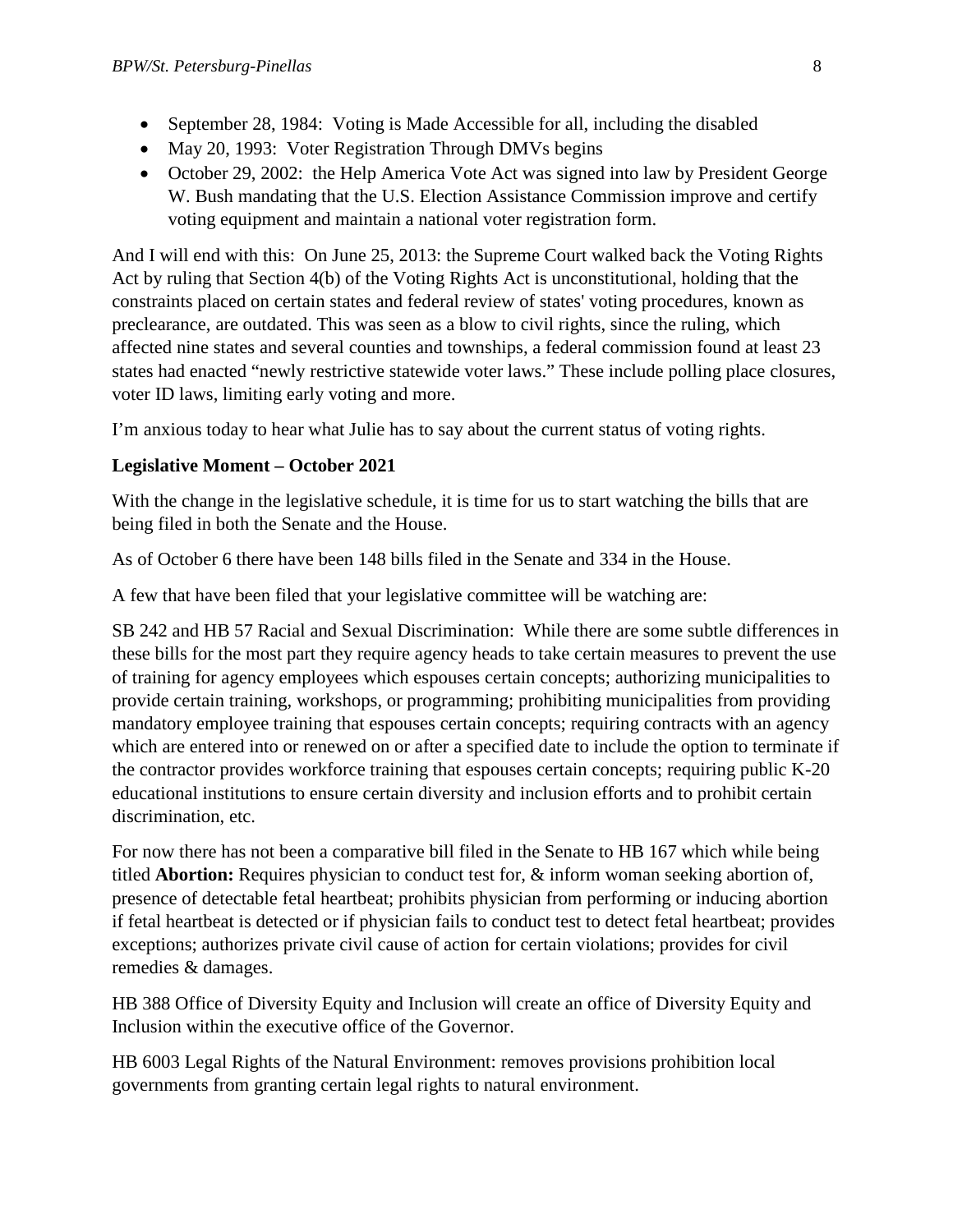Committee Days are already underway in Tallahassee. There are five remaining committee weeks prior to session and they are:

- The week of October 11
- The week of October 18
- The week of November 1
- The week of November 15 and
- The week of November 29.

Session runs from January 11 through March 11, 2022.

#### **Legislative Moment – December 2021**

The Legislative Chair reviewed and answered questions regarding the BPW/FL Public Policy Platform for 2021-2022.

## **Legislative Moment – February 2022**

Good afternoon. There is lots of contention going on in Tallahassee during this session, with the Governor trying to get his own redistricting map approved, and the legislature refusing to even address it; the challenges to voting rights, even though our Governor and former President both said that "Florida didn't have an issue, as they got it right"; abortion rights, critical race theory, just to name a few.

I thought this might be a good time to advise that there is still some, albeit small, bipartisan support on some issues (unfortunately, none of which are on BPW's watch list), but bipartisan support nonetheless. Those items include, but are not limited to, changes to the medical marijuana law, where one of the co-sponsors summed it up as follows: "Neither of us, no activist, no stakeholder, is getting everything they want in this proposal," "But that is the nature of compromise."

Telehealth - In 2019, the Legislature passed a sweeping bill that defined "telehealth" however, it did not allow doctors to consult with patients via phone call. Now that the pandemic has led to a surge in popularity for telemedicine Sen. Manny Diaz is sponsoring a measure to reverse the ban on telemedicine over the phone. So far, the measure has passed unanimously in two Senate committees.

Juvenile Expunction law - A measure that would allow tens of thousands of juveniles to clear their criminal records after completing a behavioral program is gaining bipartisan support again. Last year, the same measure breezed through the committee and floor votes with little to no pushback from lawmakers, Gov DeSantis, however, vetoed the bill stating he was concerned with what he said would be an "unfettered ability to expunge serious felonies." His veto surprised many lawmakers.

A Payroll Boost - Bonuses and pay raises: something Democrats and Republicans can get behind.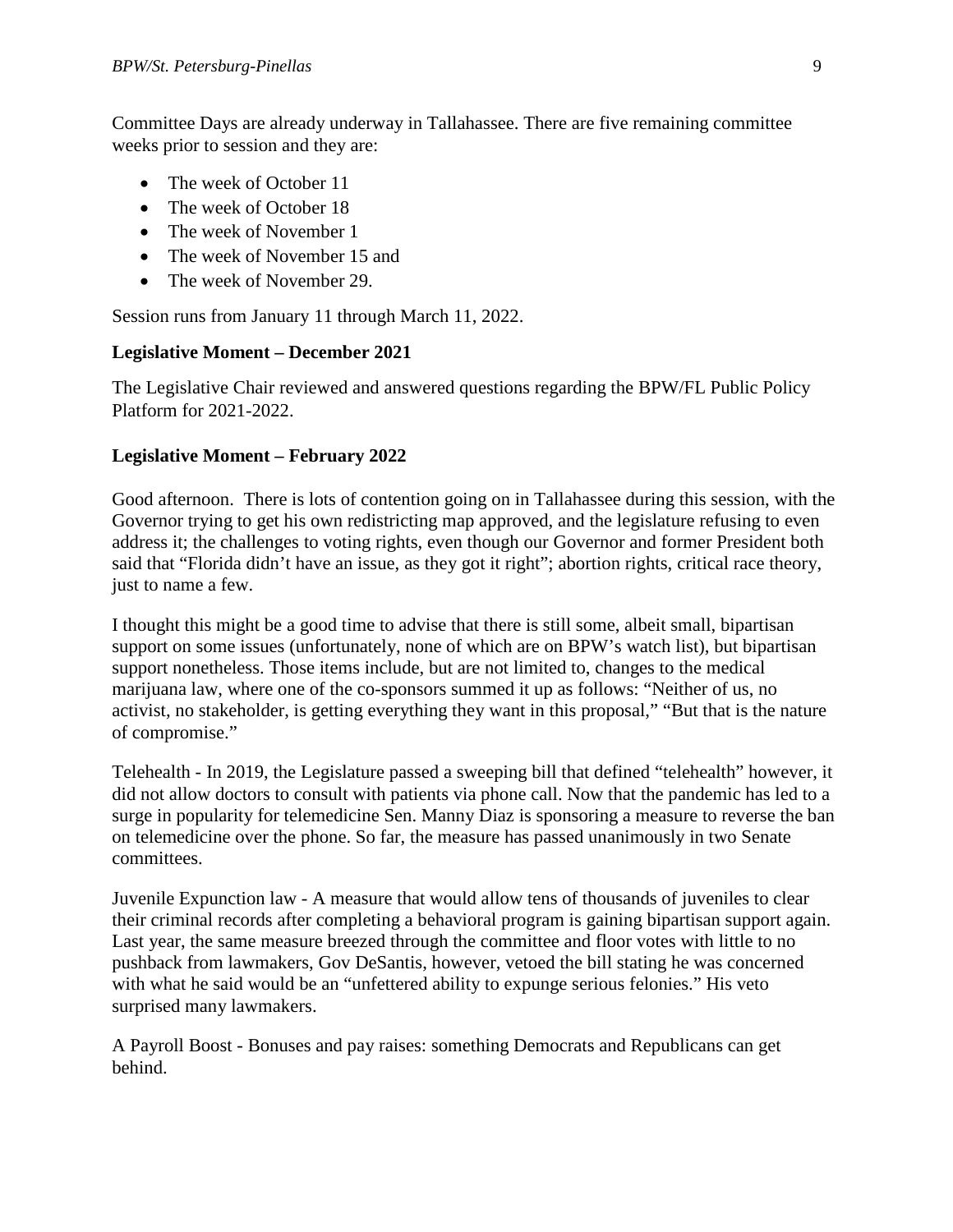For the third year in a row, Gov. DeSantis is seeking bonuses for classroom teachers and principals. And for the second consecutive year, he is seeking bonuses for first responders and law enforcement officers.

Social Media Literacy – this is a two-page measure co-introduced by Democrats and Republicans in both the House and the Senate that would require schools to teach students about social media.

Senator Danny Burgess has said "This bill is intended to empower, not just our parents by providing this material, but also make sure children are aware of the long-lasting risks that are inherent with having, essentially, the world at your fingertips."

Thanks everyone for your time, stay informed.

## **EQUALITY DAY TEA**

BPW/St. Petersburg-Pinellas celebrated its annual Equality Day with an unconventional wine and charcuterie event at the Hideaway Cafe in St. Petersburg, FL. The Hideaway is locally owned and operated as a recording studio and listening room. Approximately 20 BPW members and their guests celebrated the addition of the 19th Amendment, which granted women the right to vote. The Equality Day Tea Committee members included Jerri Evans, chair; Michele Cavallo, President; Lily Alcott, Sheila Barry-Oliver, Kristin Smith, and Tami Simms. The committee secured the venue and provided door prizes for tea participants.



Michele Cavallo, BPW/SPP President, 2021-2022, welcomed one and all. The BPW/SPP wine and charcuterie event was memorable, fun and informative and we look forward to celebrating again in 2023.

## *19th Amendment*

*The right of citizens of the United States to vote shall not be denied or abridged by the United States or by any State on account of sex.*

*Congress shall have power to enforce this article by appropriate legislation.*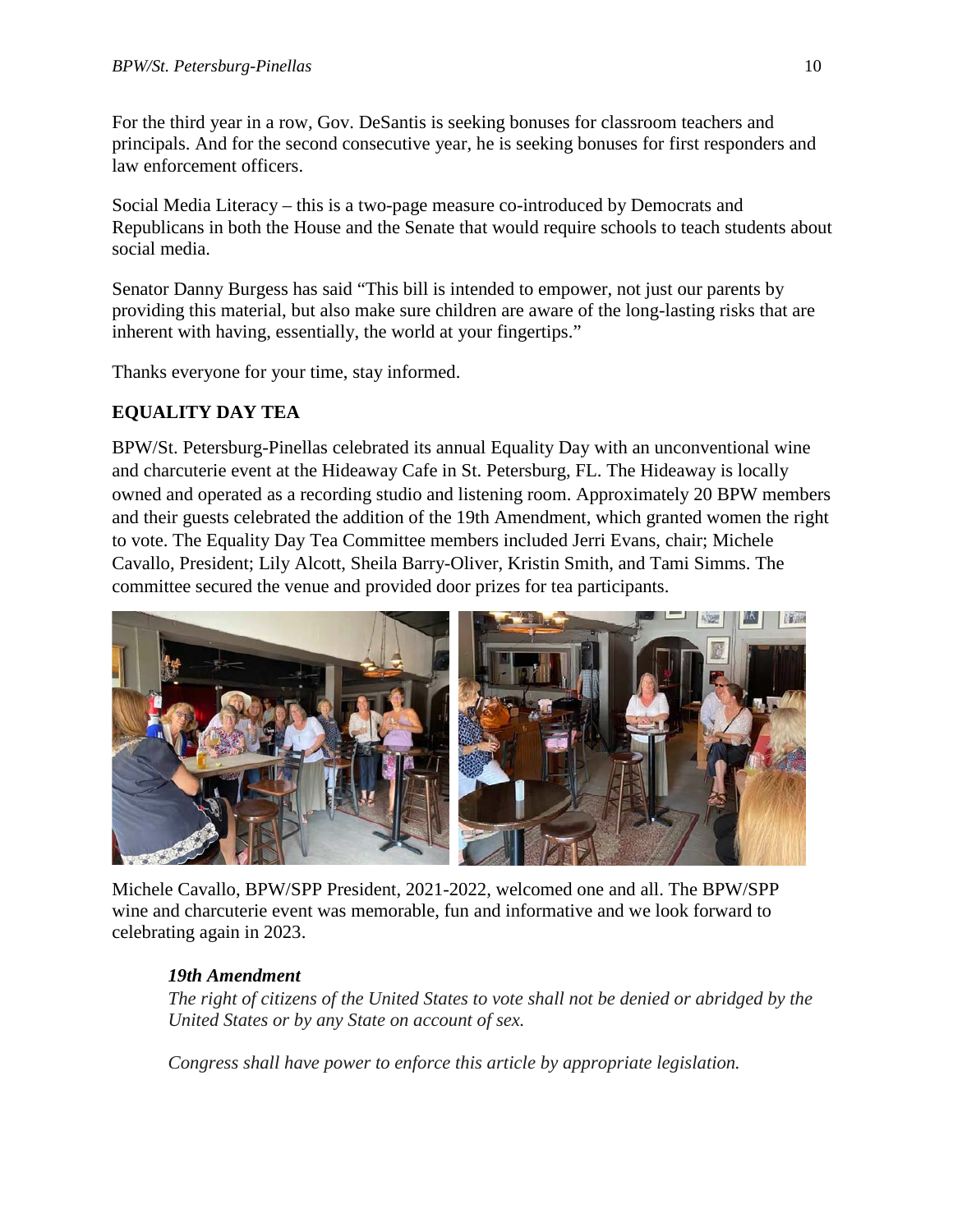## **WOMEN'S MARCH**

On October 2, 2021, BPW/St. Petersburg-Pinellas participated in the Bans Off Our Bodies: Tampa Bay March and Rally at the Vinoy Basin. We had an opportunity to speak with Congressman Charlie Crist and incoming Mayor Ken Welch at the event. Our membership was represented by Legislative Chair Jerri Evans; State Public Policy Chair Kristin Smith; President Michele Cavallo; Jane Byers, Cory Adler, and Audrey Wood.

Recent attacks on reproductive freedom across the nation require a national call to action. We, here in Tampa Bay, were appalled when the Supreme Court allowed the Texas abortion ban to go into effect on September 1 and were aghast to hear Florida legislative leaders announce plans to bring a Texas-style abortion ban to our state. We are mobilizing!

Now more than ever it is important to take action and make our voices heard.

## **WORKING WOMEN'S FORUM – "The Great Reset"**

Shift. Pivot. Change. If the past year and a half have taught us anything, it's that professional and personal transitions can be planned or happen in a moment's notice. "The Great Reset" featured a lively panel discussion providing valuable information and resources to anyone seeking to rebuild or reassess their path and that of those around them. Committee Members: Tami Simms and Alizza Punzalan-Randle, Co-Chairs; Michele Cavallo, President, Sheila Barry-Oliver, Kristin Smith, Amanda Cummings, Lori Shube, Christine Weigle, Cory Adler, Amy Dinovo, Jerri Evans, Audrey Wood, Jane Byers, Tish McQuillen, and Victoria Dore.

Our panelists were:



Belinthia Berry - Acting Dean of **Workforce** Development St. Petersburg College



Jessica Oreste - Chief Human Resources Officer, Women's Care



Jennifer Yeagley - Chief Executive Officer, St. Petersburg Free Clinic



Dr. Keesha Benson - Chief Learning and Evaluation Officer, Foundation for a Healthy St. Petersburg (Moderator)

There were 80 people in attendance, both members and non-members. The event was held at the St. Petersburg Museum of History, which provided an educational setting for the attendees as they feasted on hors d'oeuvres located throughout the museum's exhibits.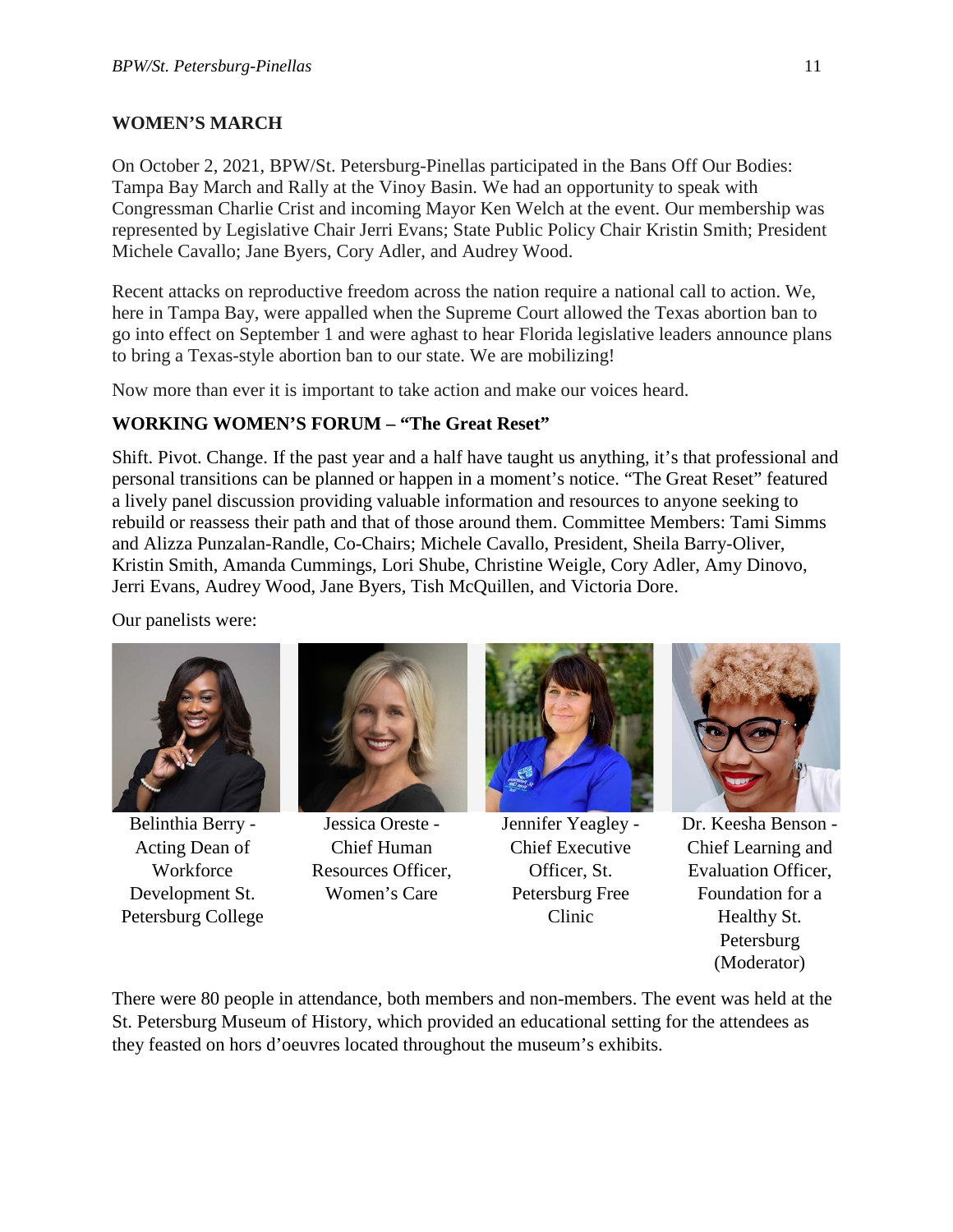

## **UNHAPPY HOUR FOR EQUAL PAY**

On March 15, 2022, BPW/St. Petersburg-Pinellas held our 19th annual Unhappy Hour to mark Equal Pay Day, joining women's organizations around the country in recognizing the ongoing issue of the wage gap. The day chosen annually as Equal Pay Day is symbolic, representing the day in the current calendar year that all women, on average, must work to, until they have finally earned the same amount that a man in a similar job would have earned in just the prior calendar year. At present, the average earnings for all women in the U.S. are roughly 83 cents for every dollar earned by a man, and the gap is even wider than that average for women of color. We recognize Equal Pay Day to continue to raise awareness of the wage gap, and the need to close it.

Our 19th annual Unhappy Hour took place at Rococo Steakhouse and was attended by 86 people in our community – a mix of women and men, BPW members and non-members. One unique factor in this year's event was that for the first time, the St. Petersburg Chamber of Commerce partnered with BPW to spread the word about pay inequality, as part of an ongoing joint effort between our groups to advance women in the workplace. But just as in prior years, BPW/SPP received proclamations from the City of St. Petersburg and from the Pinellas County Board of County Commissioners, declaring March 15 to be Equal Pay Day (see attached).



And even as we were holding our local event that day, the White House unveiled a series of actions that are intended to help narrow the gender and racial wage gaps. The first action was a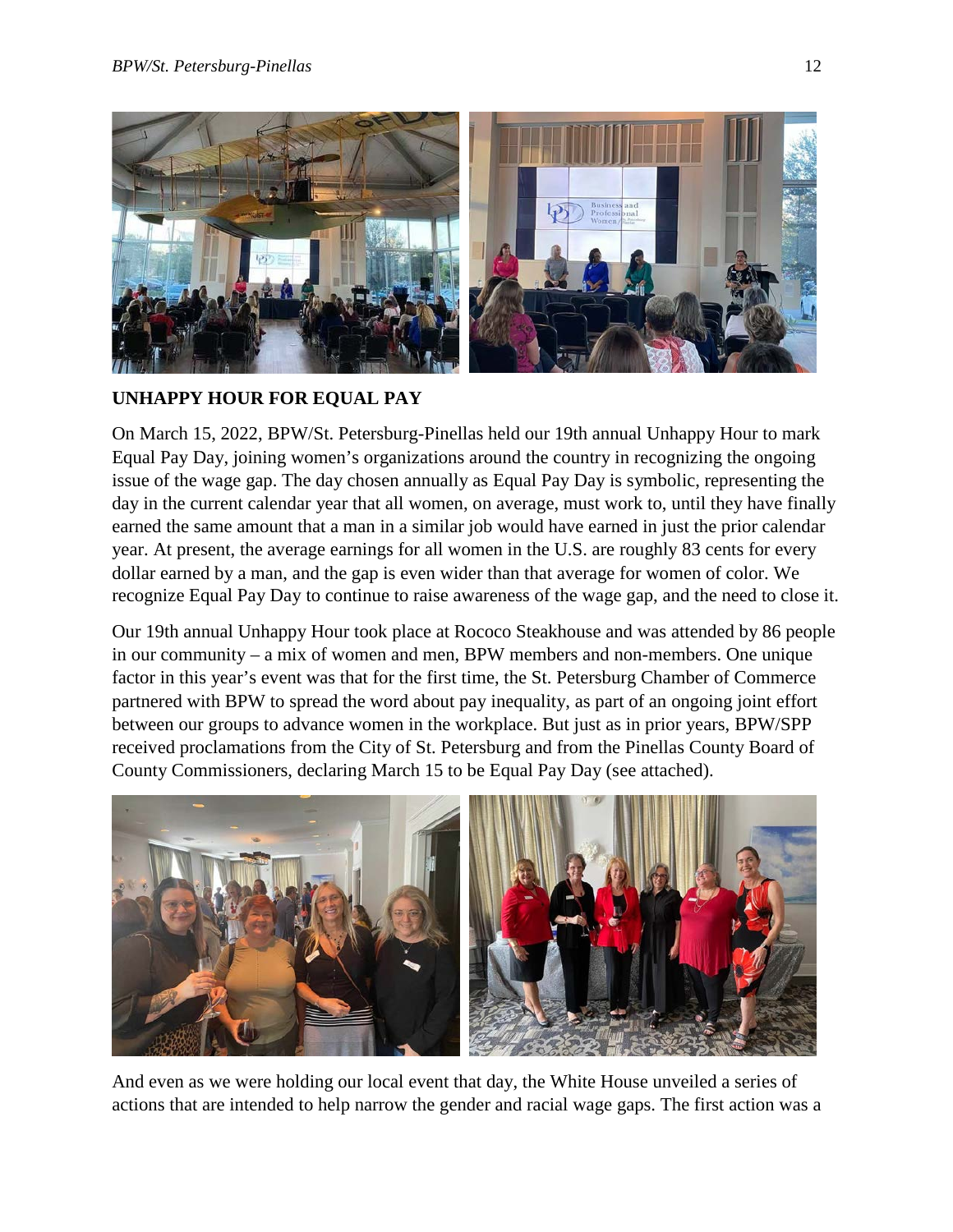proposal by the Office of Personnel Management that will address the usage of prior salary histories when hiring and setting wages for federal employees.

Secondly, President Biden signed an executive order that will limit how federal contractors can solicit and use information about workers' salary histories when making employment decisions, and the Department of Labor's Office of Federal Contract Compliance Programs issued a directive that clarifies contractors' obligations to analyze their compensation.

The third action was the issuance of a report by the Department of Labor on the concentration of female employees in many low-wage sectors and the resulting impact on their economic wellbeing.

Vice-President Kamala Harris hosted a White House virtual summit recognizing Equal Pay Day, which was attended by members of the U.S. Women's National Soccer Team, who had recently settled a landmark equal pay lawsuit.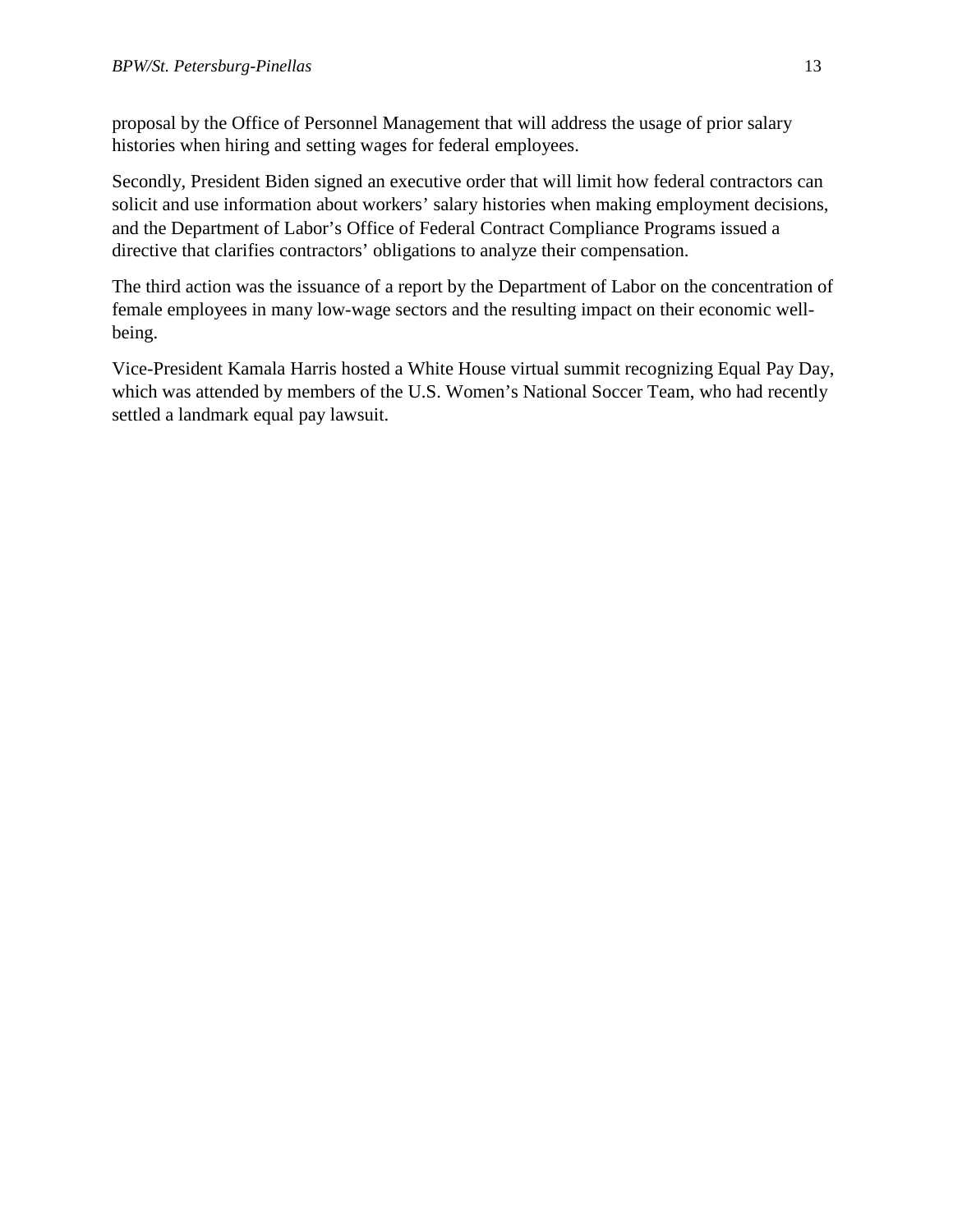

Kenneth T. Welch, Mayor